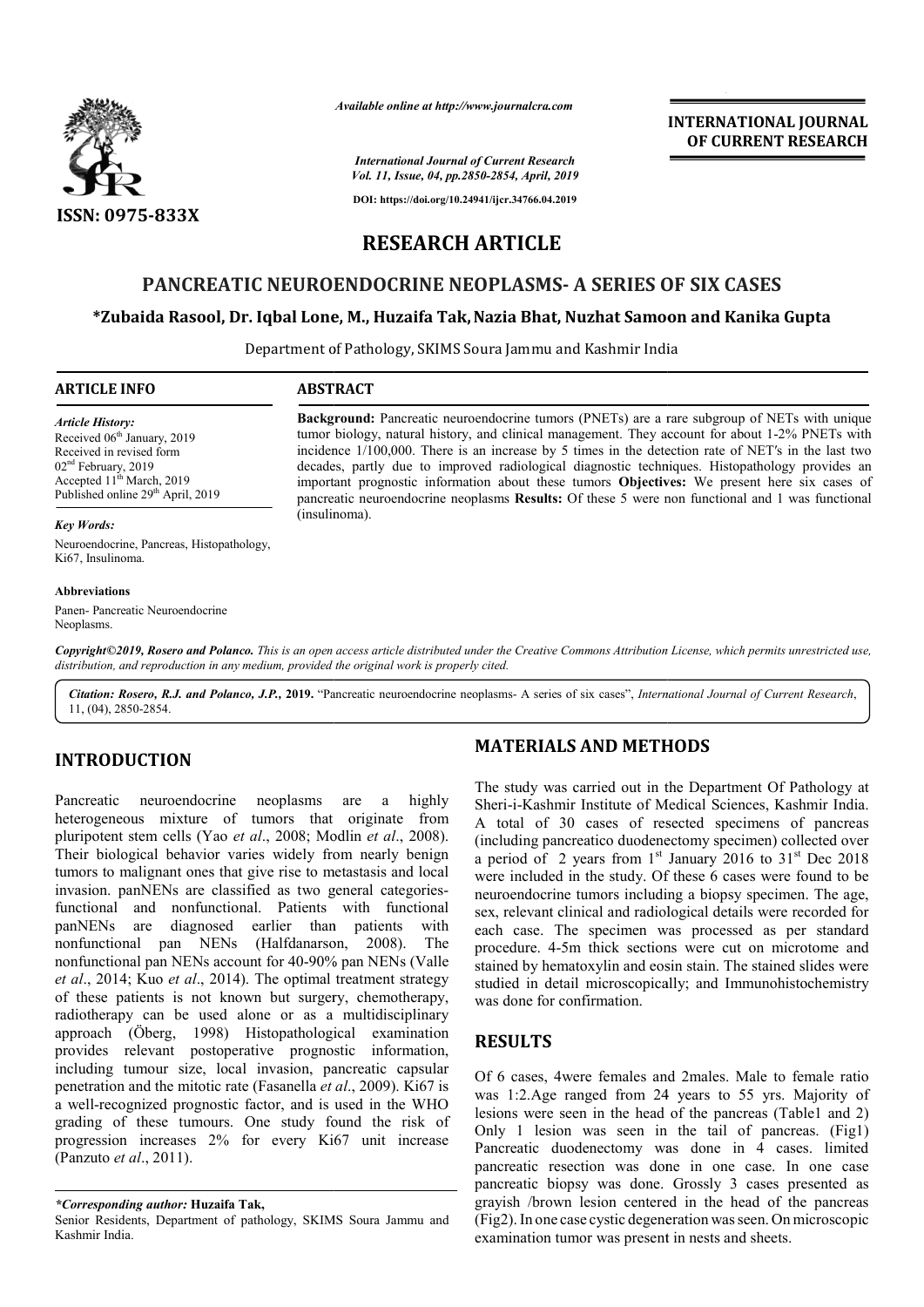| Age | <b>Sex</b> | <b>Clinical details</b>   | <b>CT Findings</b>                   | Site of tumor    |
|-----|------------|---------------------------|--------------------------------------|------------------|
| 24  | F          | Pain abdomen              | Hypodense lesion in head of pancreas | Head of pancreas |
| 55  | F          | Pain abdomen, anorexia    | Hyperenhancing mass                  | Head             |
| 50  | F          | Obstructive jaundice      | Enhancing mass                       | Head             |
| 40  | М          | <b>HYPOGLYCEMIA</b>       | Well defined enhancing lesion        | TAIL             |
| 55  | М          | Pain abdomen, weight loss | Hypodense lesion                     | Head             |
| 48  | F          | Non specific              | Enhancing mass                       | Head             |

# **Table 1. Clinicoradiological details**

# **Table 2. Pathological findings**

| S No | Gross                      | <b>Size of Lesion</b> | Microscopy   | Ki67 index  |
|------|----------------------------|-----------------------|--------------|-------------|
|      | G/W MASS 2X2 cms           | $2X2$ cms             | NET Grade I  | $<$ 2/10HPF |
|      | Grey/white mass            | 2.1x1.9cms            | NET Grade I  | $<$ 2/10HPF |
|      | <b>SOLID CYSTIC LESION</b> | 4.5CMSX3cms           | NET Grade I  | $<$ 2/10HPF |
|      | G/W SOLID                  | 2.5x2cms              | NET Grade 1  | $<$ 2/10HPF |
|      | Grey/Brown hemorragic      | $3.5X3$ cms           | NET Grade II | 12/10HPF    |



**Figure 1. Contrast enhanced CT showing small enhancing mass in tail of pancreas**



**Figure 2. Gross picture of pancreatic neuroendocrine tumor showing well circumscribed Grey/brown mass (Whipple's specimen)**



**Figure 3. Microscopic appearance of a well-differentiated Pan NET, in which neoplastic cells are organized in a nested fashion and demonstrate minimal pleomorphism or mitotic activity (low-grade or G1 lesion).(H and E Stain) 40x**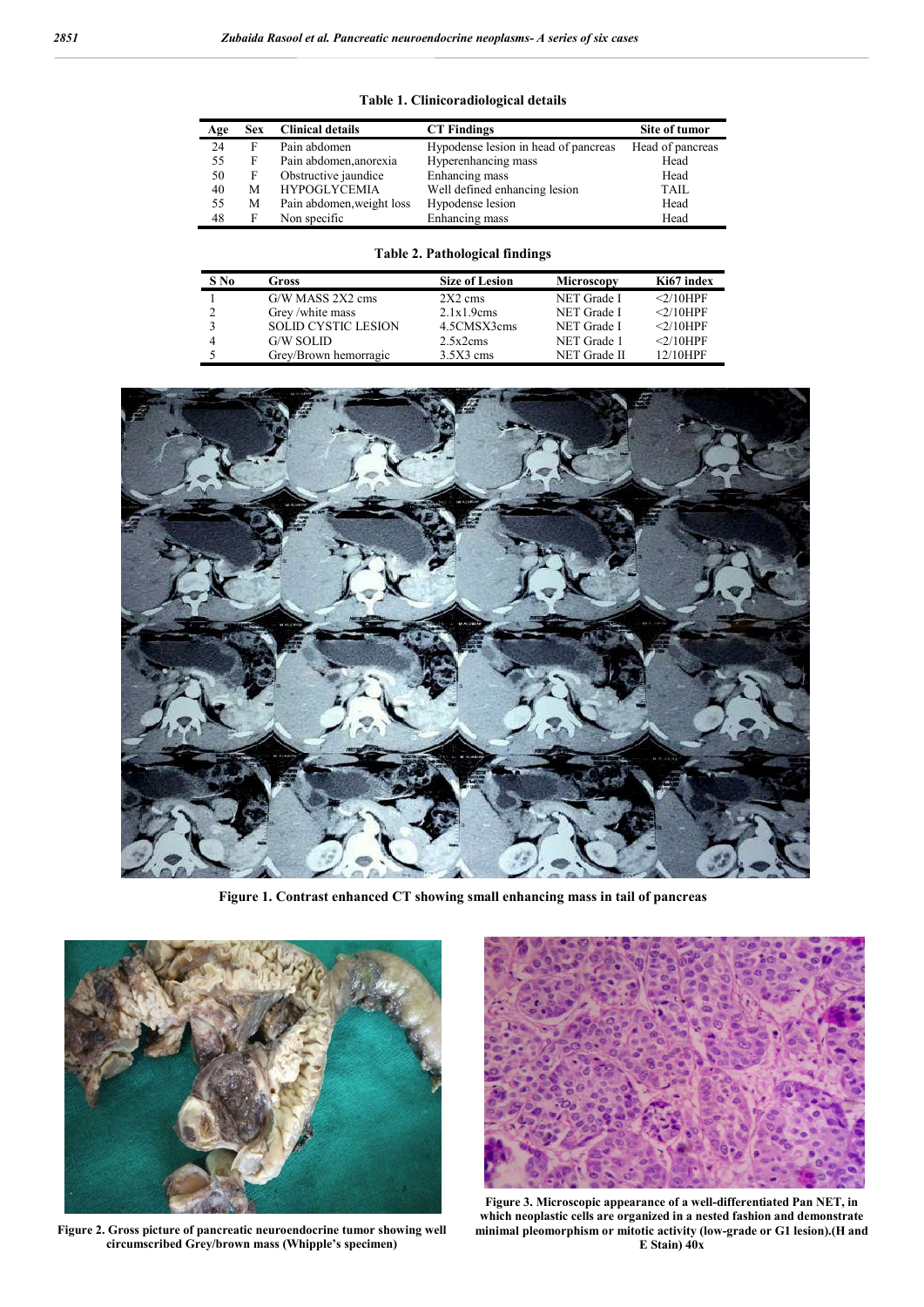

**Figure 4. Photomicrograph of pancreatic neuroendocrine tumor with clear cell change**

Individual cells had fine chromatin with moderate amount of eosinophilic cytoplasm (Fig3 and 4). Four of our cases were Grade 1 Neuroendocrine tumor. Two cases were Grade 2 Neuroendocrine Tumors .IHC was positive for synaptophsin and chromagranin.TNM staging was done in 5 cases, (Table 3) as one of the six cases was that of a small biopsy so no TNM staging couldn't be done in this cases.

**Table3. TNM Staging**

|             | <b>TNM Staging</b> | Stage      |
|-------------|--------------------|------------|
|             | PT2NOMO            | <b>IB</b>  |
| 2           | PT2NOMO            | <b>IB</b>  |
| 3           | PT3NICMO           | <b>IIB</b> |
| 4           | PT1NOMO            | ĪΑ         |
| $\varsigma$ | PT2NOMO            | ΙR         |
|             |                    |            |

# **DISCUSSION**

Pancreatic Neuroendocrine Neoplasms (PanNENs) are relatively uncommon tumors that account for 1% to 2% of all pancreatic neoplasms. They typically occur in adults, with a peak incidence from age 30 to 60 years, but cases have been described at all ages (Florian, 2009). A neuroendocrine tumour arises in any organ derived from primitive endoderm, including pancreatic islet cells, or diffuse neuroendocrine cells of the gut, thyroid gland, respiratory system, or thymus (Ochiai, 2011). As such, PNETs were originally believed to arise from the islets of Langerhans (Asa, 2011). An alternative theory which is gaining acceptance suggests PNETs are derived from the ductal epithelial stem cells. In this theory, precursor pluripotent stem cells from the neural crest mature and secrete one or multiple hormones (Lodish, 2008) Pan NETs are divided into functional and nonfunctional tumors. Functional tumors are classified based upon the hormones they produce and the associated endocrine syndrome (Wendy, 2006; Jian, 2017). The most common PNET, comprising 20% - 30%, secreting insulin is the insulinoma (Goldin, 2008). These are single lesions, measuring less than two cm in 90% of cases (Low, 2011). Insulinomas are benign in 90% of cases (Metz, 2018). The 8% - 10% of lesions over 2 cm are at a higher risk of malignancy .In our study we had a single case of insulinoma who presented with symptoms of hypoglycemia. Glucagonoma, VIPomas, and somatostatinomas are rarer PanNETs, and other rare functional PanNETs also exist (Reid, 2014). The nonfunctional pNENs account for 40-90% pNENs

(Kuo, 2014). Nonfunctioning tumors are either an incidental finding or are associated with an expanding mass rather than a hormonal syndrome. However, serologic or immunohistochemical evidence for elevated hormones may be identified (Kuo, 2014; Li, 2011). Because of lacking specific symptoms, non-functional pancreatic NENs tend to be diagnosed at more advanced stages of disease compared with functional pancreatic NENs such as insulinoma and gastrinoma. Five of our cases were non functional neuroendocrine tumors, with only one tumor presenting as functional tumors ie insulinoma. Rest of our cases presented with non specific symptoms like abdominal pain. due to pressure effects caused by tumor. Several radiological imaging techniques can be used for PNEN detection, characterization, and staging (Niina *et al*., 2012). These radiological interventions can be divided by their use into the "anatomic techniques" that determine the location and extent of the tumour, which include CT, MRI and EUS, and the "functional techniques" that define metastatic spread and biological behaviour, which includes scintigraphy (Octreoscan) and PET (Ranvier, 2016). Functional PNENs are more difficult to diagnose radiologically than non-functional, as these tumors are small and seldom alter the pancreatic contour (Goldin, 2008). The most common radiological tools used in the workup of PNETs are computed tomography (CT) and magnetic resonance imaging (MRI), and all patients should have at least one of these to localize the tumour, determine its respectability and assess metastatic spread (Goldin, 2008).

The sensitivity of these modalities has been reported to range from 14% - 77% (Niina, 2012). Surgical resection remains the only curative treatment for PNETs and alleviates symptoms associated with hormone secretion and mass effect. Surgical options include radical excision with a curative intent, palliative excision aimed at symptomatic relief, and surgical treatment of complications (Ranvier, 2016). The 5-year overall survival rate of resected PNETs is significantly greater than unresected ones, from 77% to 46% (The *et al*., 2017). Complete excision with a curative intent plays a central role for patients with localized tumours at presentation. Major aggressive resection, including either pancreaticoduodenectomy or distal pancreatectomy, may effectively treat tumour-related endocrinopathies and local symptoms due to mass effect (The, 2007). Some authors suggest that sporadic malignant tumours, or tumors over 3cm, are best managed with Whipple's resection or distal pancreatectomy, with resection of adjacent organs and vasculature as indicated in relation to tumor size and its localization. In our study 4 of our patients were managed with Whipples resection and distal pancreatic resection was done in one case. Studies have showed higher rates of lymph node metastases among large tumors (>1.5 cm), tumors involving the pancreatic head, tumors with a high  $(>20\%)$  Ki67 index, and tumors with vascular invasion; lymph node metastases was associated with a shorter disease free survival (4.5 years vs. 14.6 years without nodal involvement). These authors concluded that lymph node metastases are predictive of poor outcome (Hashim, 2014). While some authors have also reported a relationship between tumor size and lymphadenopathy, others have failed to show this correlation. Recommendations from the National Comprehensive Cancer Network suggest lymph node resection is indicated for tumors between 1 - 2 cm in size (Clancy, 2016). The exact extent of lymph node resection, whether regional, radical, extended or lymph node "picking" is still unclear. The presence of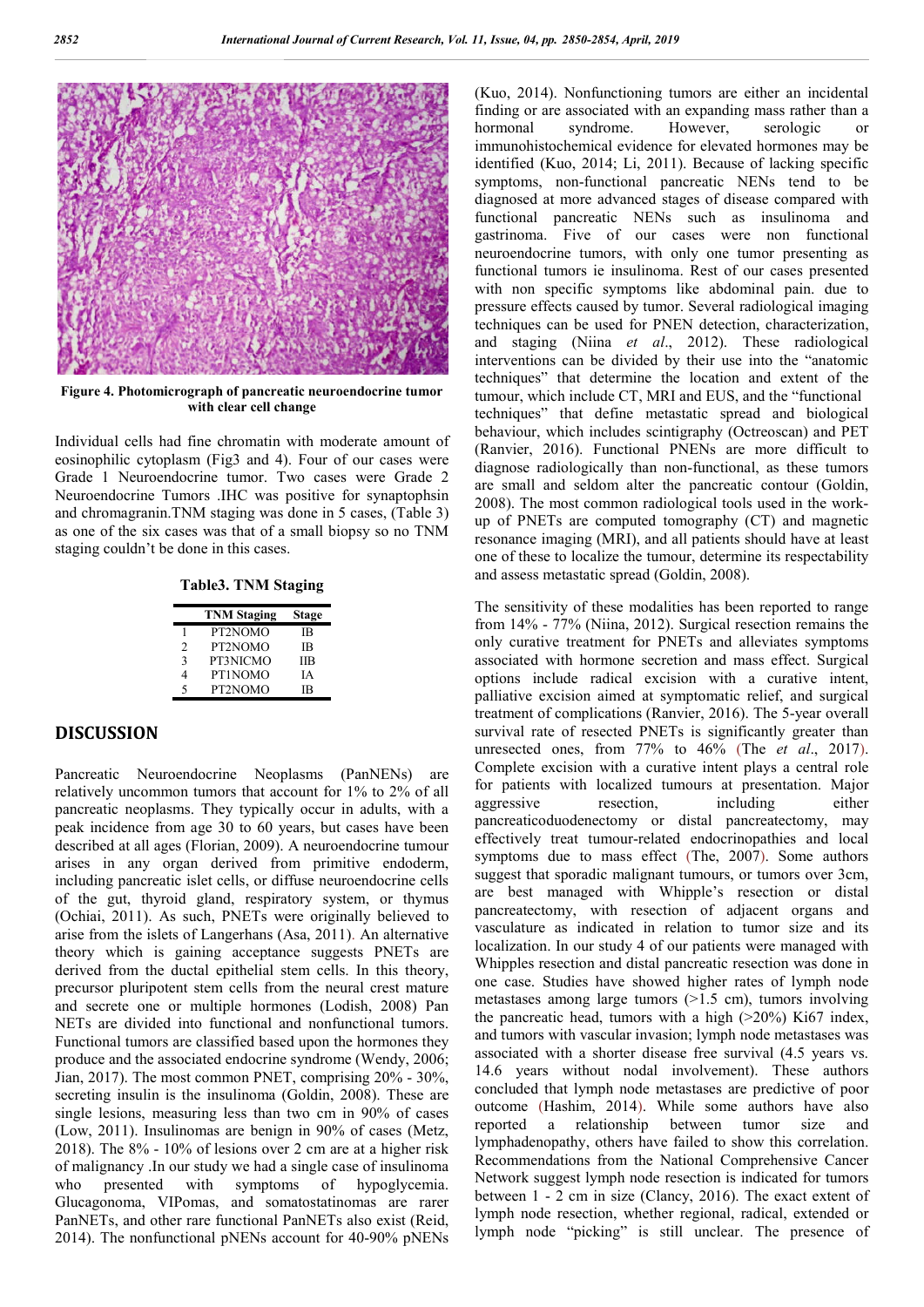metastases is the most definitive indicator of a malignant PNET. The risk of metastatic spread depends on the functional status of the tumour and the hormone being expressed. Complete resection and/or hepatic debulking for metastases is associated with improved quality of life and survival (Panzuto *et al*., 2011). Among all PNETs, 60% - 80% will present with metastatic spread (Huang *et al*., 2007). The most common site of metastases is the liver; however, hepatic dysfunction is rare despite the large tumour mass (27). Optimal treatment of liver metastases remains controversial, with options including cytoreduction, debulking surgeries, transplantation, or observation with or without pharmaceutical interventions. Cytoreductive surgery is indicated if metastases are localized or if >90% of the tumor burden is resectable. Nonsurgical therapeutic approaches include chemotherapy, biotherapies, targeted therapies, peptide receptor radiotherapy (PRRT), local ablation and interventional therapy (Jian Sun, 2017).

#### **Conclusion**

Pancreatic neuroendocrine neoplasms are a distinct entity from other pancreatic malignancies, and from neuroendocrine tumors elsewhere in the digestive tract.Due to the heterogeneity of tumors encompassed by this diagnosis, panNENs may present with a wide spectrum of clinical features, including signs and symptoms related to hormone hypersecretion or due to mass effect or as an asymptomatic incidental radiographic finding. The incidence of panNENs is increasing and the majority of panNENs are nonfunctional. The revised version of the WHO classification published in 2017 proposed grading criteria based on both cell proliferation and morphology. Better strategies, depending on appropriate pathological evaluation, to treat and improve the outcomes of the patients with pancreatic NETs are required.

**Acknowledgements:** Authors acknowledge the immense help received from the scholars whose articles are cited and included in references of this manuscript. The authors are also grateful to authors / editors / publishers of all those articles, journals and books from where the literature for this article has been reviewed and discussed

## **Financial Support:** None

# **Conflict OF Interest:** None

## **REFERENCES**

- Asa, S.L. 2011. Pancreatic Endocrine Tumors. Modern Pathology; 24: S66-S77.
- Clancy, T.E. 2016. Surgical Management of Pancreatic Neuroendocrcine Tumors. *Hematology/Oncology Clinics of North America,* 30:103-118.
- Fasanella, K.E., McGrath, K.M., Sanders, M., Brody, D., Domsic, R. and Khalid, A. 2009. Pancreatic Endocrine Tumor EUS-Guided FNA DNA Microsatellite Loss and Mortality. *Gastrointestinal Endoscopy,* 69:1074-1080.
- Florian E, Hans D, Saeger C. Neuroendocrine tumors of the pancreas. The Oncologist 2009;14:456–67.
- Goldin, S.B., Aston, J. and Wahi, M.M. 2008. Sporadically Occurring Functional Pancreatic Endocrine Tumors: Review of Recent Literature. Current Opinion in Oncology. 20: 25-33.
- Halfdanarson TR., Rabe KG., Rubin J., Petersen GM. 2008. Pancreatic neuroendocrine tumors (PNETs): Incidence, prognosis and recent trend toward improved survival. *Ann Oncol.* 19:1727-1733.
- Hashim, Y.M., Trinkaus, K.M., Linehan, D.C., Strasberg, S.S., Fields, R.C., Cao, D. and Hawkins, W.G. 2014. Regional Lymphadenectomy Is Indicated in the Surgical Treatment of Pancreatic Neuroendocrine Tumors (PNETs). *Annals of Surgery.,* 259:197-203.
- Huang, J.S., Chang, M.C., Lee, P.H. and Tien, Y.W. 2007. Is Surgery Indicated for Patients with Symptomatic Nonfunctioning Pancreatic Neuroendocrine Tumor and Unresectable Hepatic Metastases? *World Journal of Surgery,* 31: 2392-2397.
- Jian Sun Pancreatic neuroendocrine tumors Intractable & Rare Diseases Research. 2017; 6(1):21-28.
- Kuo JH., Lee JA., Chabot JA. 2014. Nonfunctional pancreatic neuroendocrine tumors. *Surg Clin North Am.,* 94:689-708.
- Li J, Luo G, Fu D, *et al*., 2011. Preoperative diagnosis of nonfunctioning pancreatic neuroendocrine tumors. *Med Oncol.,* 28(4):1027
- Lodish, M.B., Powell, A.C., Abu-Asab, M., Cochran, C., Lenz, P., Libutti, S.K., Pingpank, J.F., Tsokos, M. and Gorden, P. 2008. Insulinoma and Gastrinoma Syndromes from a Single Intrapancreatic Neuroendocrine Tumor. *The Journal of Clinical Endocrinology & Metabolism*. 93; 1123-1128.
- Low, G., Panu, A., Millo, N. and Leen, E. 2011. Multimodality Imaging of Neoplastic and Non-Neoplastic Solid Lesions of the Pancreas. Radiographics : 31, 993-1015.
- Metz DC., Jensen RT. 2008. Gastrointestinal neuroendocrine tumors: pancreatic endocrine tumors. *Gastroenterology*., 135(5):1469.
- Modlin IM., Oberg K., Chung DC., Jensen RT., de Herder WW., Thakker RV. *et al*., 2008. Gastroenteropancreatic neuroendocrine tumours. *Lancet Oncol.,* 9:61-72
- Niina, Y., Fujimori, N., Nakamura, T., Igarashi, H., Oono, T., Nakamura, K., Kato, M., Jensen, R.T., Ito, T. and Takayanagi, R. 2012. The Current Strategy for Managing
- Öberg, K. 1998. "Carcinoid Tumors: Current Concepts in Diagnosis and Treatment". *The Oncologist.,* 3 (5): 339–45..
- Ochiai, T., Masuda, T., Nishizawa, M., Ito, H., Igari, K., Aihara, A., Kumagai, Y., Iida, M., Odajima, H., Arii, S. and Yamazaki, S. Curative Resection of a Huge Malignant Pancreatic Endocrine Tumor by Pancreatoduodenectomy with Portal and Superior Mesenteric Vein Resection and Reconstruction Using the Right Ovarian
- Pancreatic Neuroendocrine Tumors in Multiple Neuroendocrine Neoplasia Type *I. Gut and Liver.,* 6: 287- 294.
- Panzuto, F., Boninsegna, L., Fazio, N., Campana, D., Brizzi, M.P., Capurso, G., Scarpa, A., de Braud, F., Dogliotti, L., Tomassetti, P., Face, G.D. and Falconi, M. Metastatic and Locally Advanced Pancreatic Endocrine Carcinomas: Analysis of Factors Associated with Disease Progression. Journal of Clinical Oncology. 2011; 29: 2372-2377.
- Panzuto, F., Boninsegna, L., Fazio, N., Campana, D., Brizzi, M.P., Capurso, G., Scarpa, A., de Braud, F., Dogliotti, L., Tomassetti, P., Face, G.D. and Falconi, M. 2011. Metastatic and Locally Advanced Pancreatic Endocrine Carcinomas: Analysis of Factors Associated with Disease Progression. *Journal of Clinical Oncology.* 29: 2372-2377
- Ranvier, G.G.F., Shouhed, D. and Inabnet III, W.B. 2016. Minimally Invasive Techniques for Resection of Pancreatic Neuroendocrine Tumors. *Surgical Oncology Clinics*., 25: 195-215.
- Reid, M.D., Balci, S., Saka, B. and Adsay, N.V. 2014. Neuroendocrine Tumors of the Pancreas: Current Concepts and Controversies. *Endocrine Pathology.,* 25: 65-79.